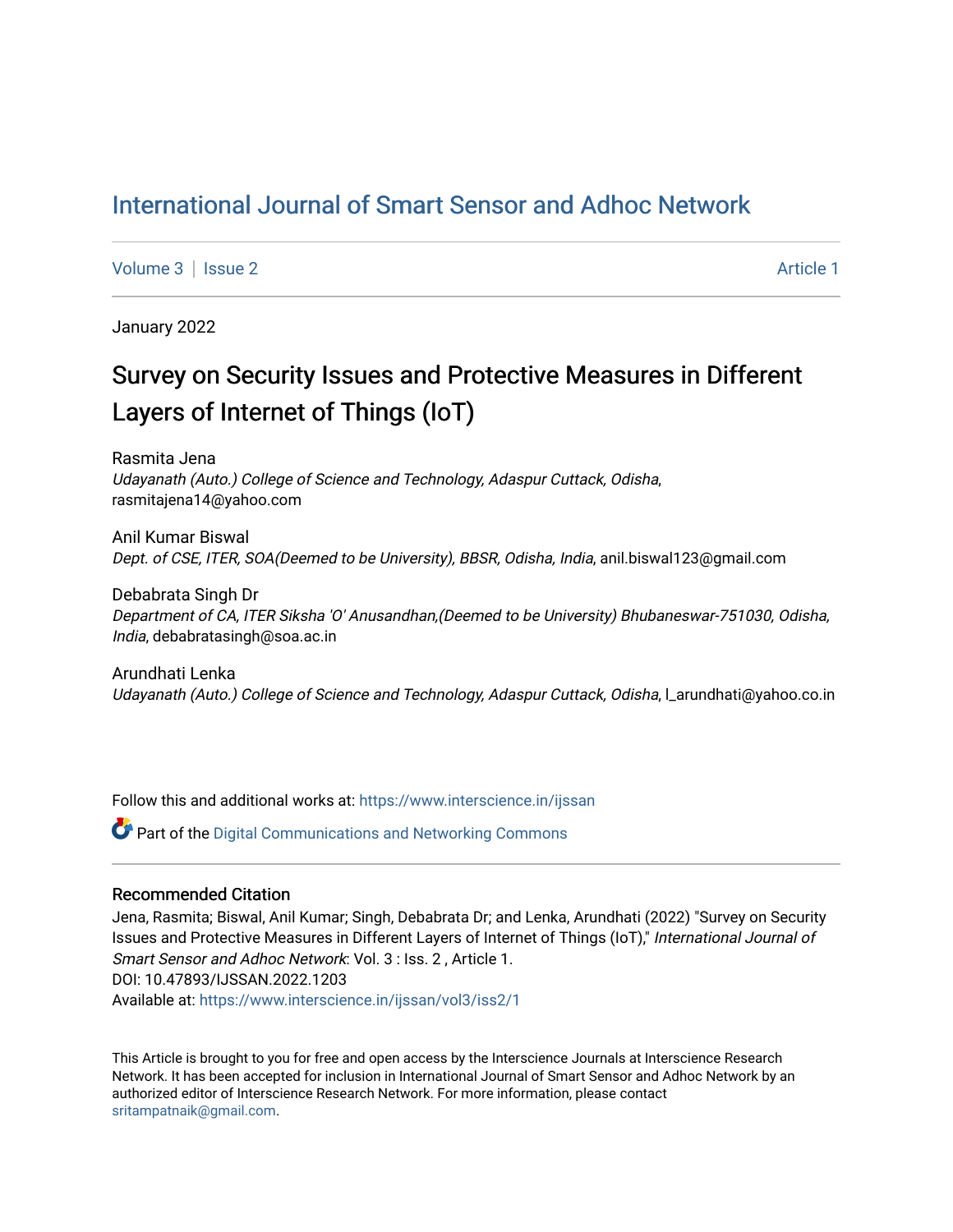## Survey on Security Issues and Protective Measures in Different Layers of Internet of Things (IoT)

### Cover Page Footnote

I would like to acknowledge that: • All authors of this research paper have directly participated in the planning, execution and analysis of this study. • This manuscript has not been published earlier and neither it is under consideration for publication elsewhere.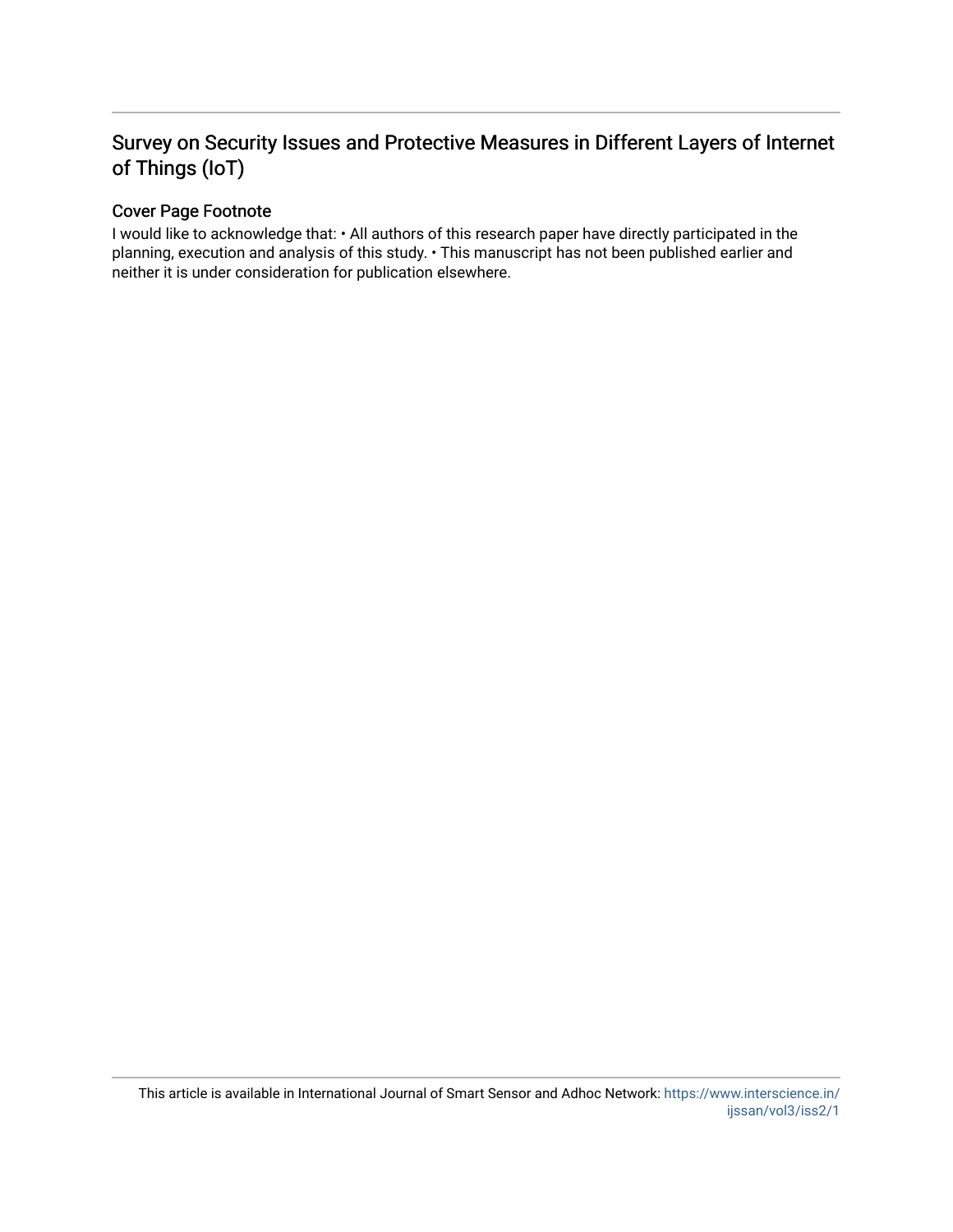## **Survey on Security Issues and Protective Measures in Different Layers of Internet of Things (IoT)**

**Rasmita Jena<sup>1</sup> , Anil Kumar Biswal<sup>2</sup> , Debabrata Singh<sup>3</sup> , Arundhati Lenka<sup>4</sup>**

 **1,4Dept. of CS, Udayanath (Auto.) College of Science and Technology, Adaspur Cuttack, Odisha <sup>2</sup>Dept. of CSE, ITER, Siksha O Anusandhan (Deemed to be University), BBSR, Odisha, India <sup>3</sup>Dept. of CA, ITER, Siksha O Anusandhan (Deemed to be University), BBSR, Odisha, India rasmitajena14@yahoo.com<sup>1</sup> , anil.biswal123@gmail.com<sup>2</sup> , debabratasingh@soa.ac.in<sup>3</sup> ,** 

**l\_arundhati@yahoo.co.in<sup>4</sup>**

**Abstract:** In general perspective, Internet of things is defined as a network of physical objects by connecting" things to things" through the sensors, actuators and processors, to communicate and exchange data and information among each other along with other related devices and systems spread over different locations, without human-to-human or human-to-computer interactions. This survey summarizes all the security threats along with privacy issues that may be confronted by the end users in Internet of Things (IoT). The majority of survey is to gather information about the current security requirements for IoT, the further scope and the challenges in IoT and the measures to prevent attacks upon the IoT systems.

**Keywords:** Threats, Internet of Things (IoT), Security, Wireless Sensor Networks (WSNs), Privacy

#### **1. Introduction**

With the emerging field in internet and communication technologies, we can take the human life virtual world step by step. As human live in a physical world, it is not at all possible for them to work, chat, keep pets and plants in the virtual world cannot be implemented fully in human activities. Hence, it is quite difficult to enhance the service excellence with the development of internet virtual world. The technology which combines both virtual world and real world is termed as Internet of Things (IoT). It will change the human life style by fulfilling the new demands of human being with future society as well as the business model by using a low cost sensor network and wireless communication technology [1] [2]. In IoT, many physical devices are connected to communicate and exchange vital information related to healthcare, office, house hold objects like kitchen appliances, humidity and temperature control etc.

This technology ensures to empower the commodity and successfully proven to handle any hazardous and repeated task. It also helps in replacing physical labor through technology, thus satisfying individual needs. Up-gradation of various technologies in IoT using computers and mobile devices emerge the remote access of smart homes, healthcare, smart energy, Military and industry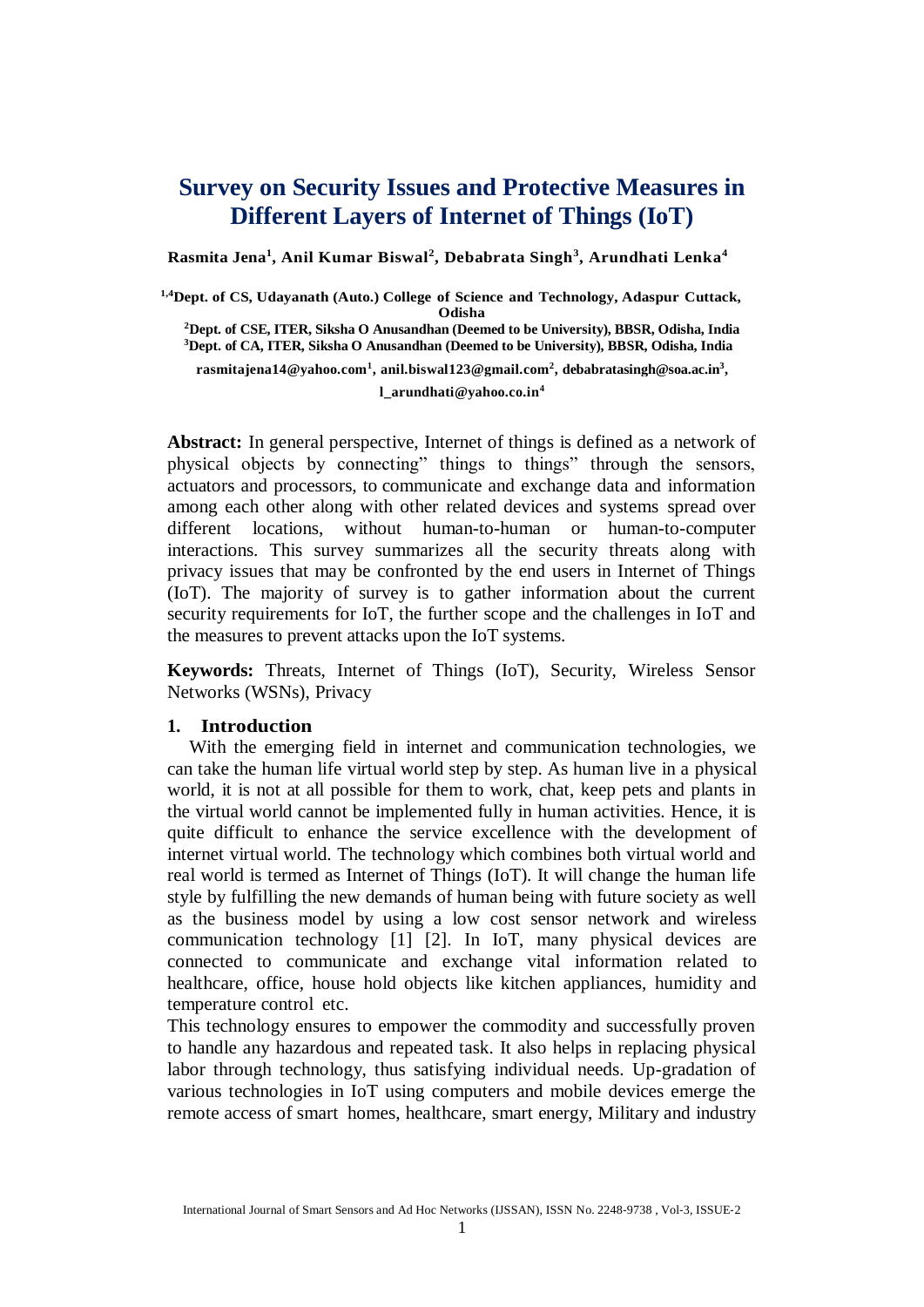automation systems, which are the real life applications of IoT. We will discuss briefly about the various application areas and role of IoT in COVID-19 of the current pandemic in health care systems. However, in coming future the huge implementation of IoT in different areas also need to face many security and privacy issues for smart, connected and mobile IoT devices and challenges of IoT.

In particular, the cryptographic properties such as data confidentiality, authenticity, integrity and authorization must be provided by IoT for the security solution of IoT nodes (i.e. things, users. servers, objects). In addition, the privacy protection must be considered [1].

1.1 Contributions

The Internet of Things connects a massive number of devices, users, and their related services and apps, allowing them to interact with one another. While this improves the user experience, it also raises a number of security concerns. Numerous proposals have been proposed to handle IoT security challenges, including access control, privacy, trust, identity, and so forth. The majority of these are concerned with finding answers to specific problems. To the best of our knowledge, there is no complete set of standards for an IoT security architecture that satisfies all of the needs of an IoT system as of now. This complicates the safe, resilient, and scalable deployment of IoT applications and services. We emphasize that current security architectures do not adequately recognize and incorporate an IoT system's characteristics and security-specific requirements. The larger scale of IoT systems and the wide range of applications will necessitate the development of a security architecture that takes into account the many characteristics of such systems.

In this study, we attempt to bridge the gap by synthesizing existing recommendations for state-of-the-art IoT security criteria into a single publication. We intend to address the following key research topic in particular: what are the needs for the design and provision of security for the IoT? The majority of the preceding proposals make no distinction between various security concerns and IoT security requirements. In other words, they do not cover the technical issues and characteristics required to generate a list of IoT security criteria. While some of them address the needs on an individual basis, they do not provide a thorough survey.

Rest of the paper is organized as follows: section 2 gives overviews and background along with an analysis on architecture of IoT and real life application of IoT and section3 will provide a brief discussion on security and privacy of IoT, section 4 draws the conclusion of the review with references at the end.

#### **2. Overviews and Backgrounds IoT**

#### **2.1 What is Internet of things?**

In this Literature review, we discussed about the structure, various application areas, the security and privacy related issues of IoT along with some open challenges. With the help of communication technology, Radio Frequency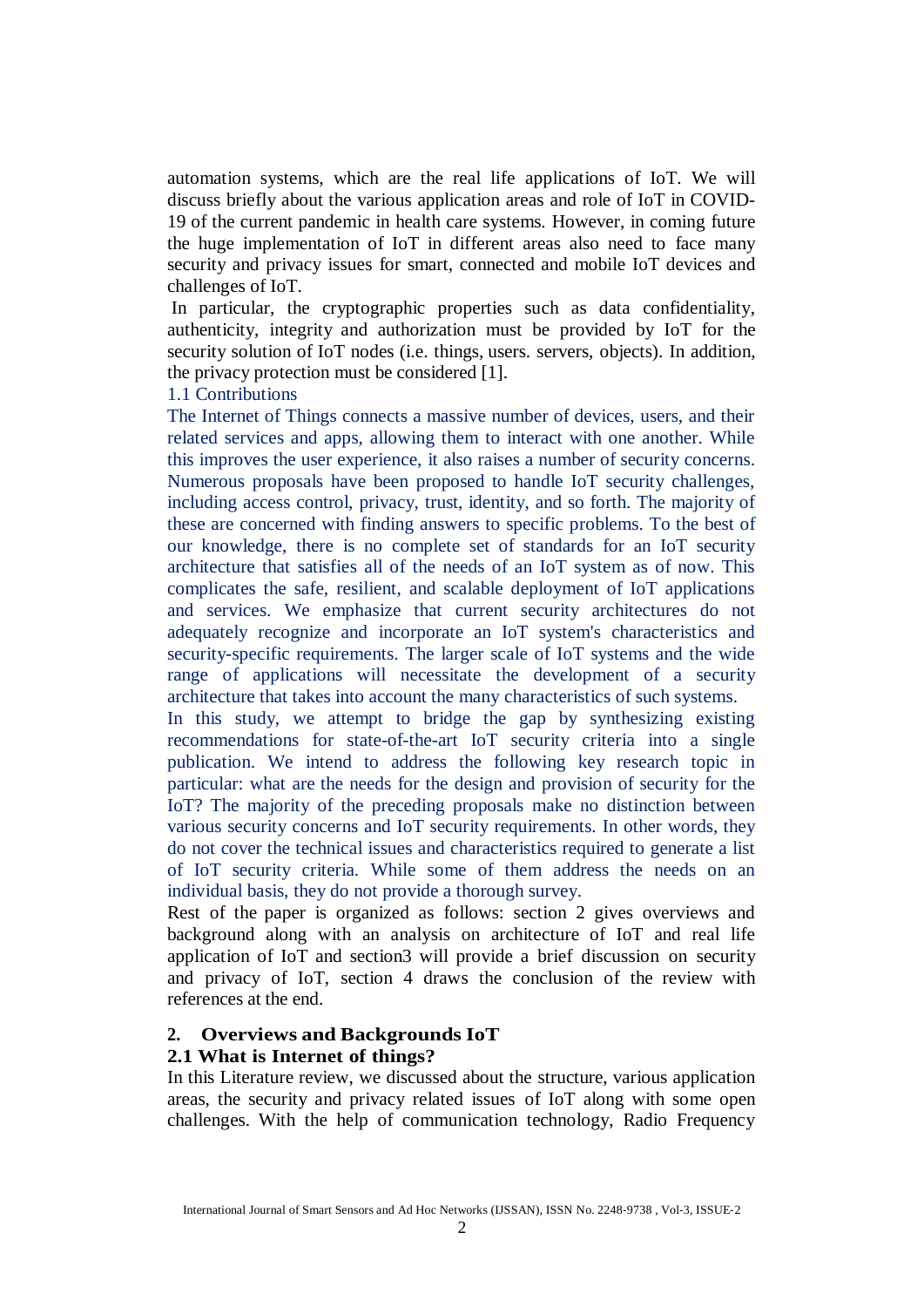Identification (RFID) and Wireless Sensor Networks (WSNs), the sharing of data and information take place. IoT enables to connect people and smart things or objects around us, at anytime, anyplace, with anything and anyone, most preferably using network for exchanging data with each other without involvement of human. They are "Material objects connected to material objects in internet [3] which is shown in Figure 1.

There are several IoT technologies available, involving both hardware and software. The devices used to realize the IoT are classified as hardware, while the protocols and associated programs are classified as IoT software. Radio Frequency Identification (RFID), Wireless Sensor Network (WSN), Bluetooth, Wi-Fi, Smart Phones, and other devices are some of the most common and crucial IoT gadgets. Artificial Intelligence (AI), ZigBee, Near Filed Communicators (NFC), and other software are utilized to communicate these devices [2]. The hardware devices can collect data from installed sensors and send it to servers via local digital networks or the internet.



Figure 1: Test Scenario of IoT



Figure 2: IoT: a symbolic interaction model with various world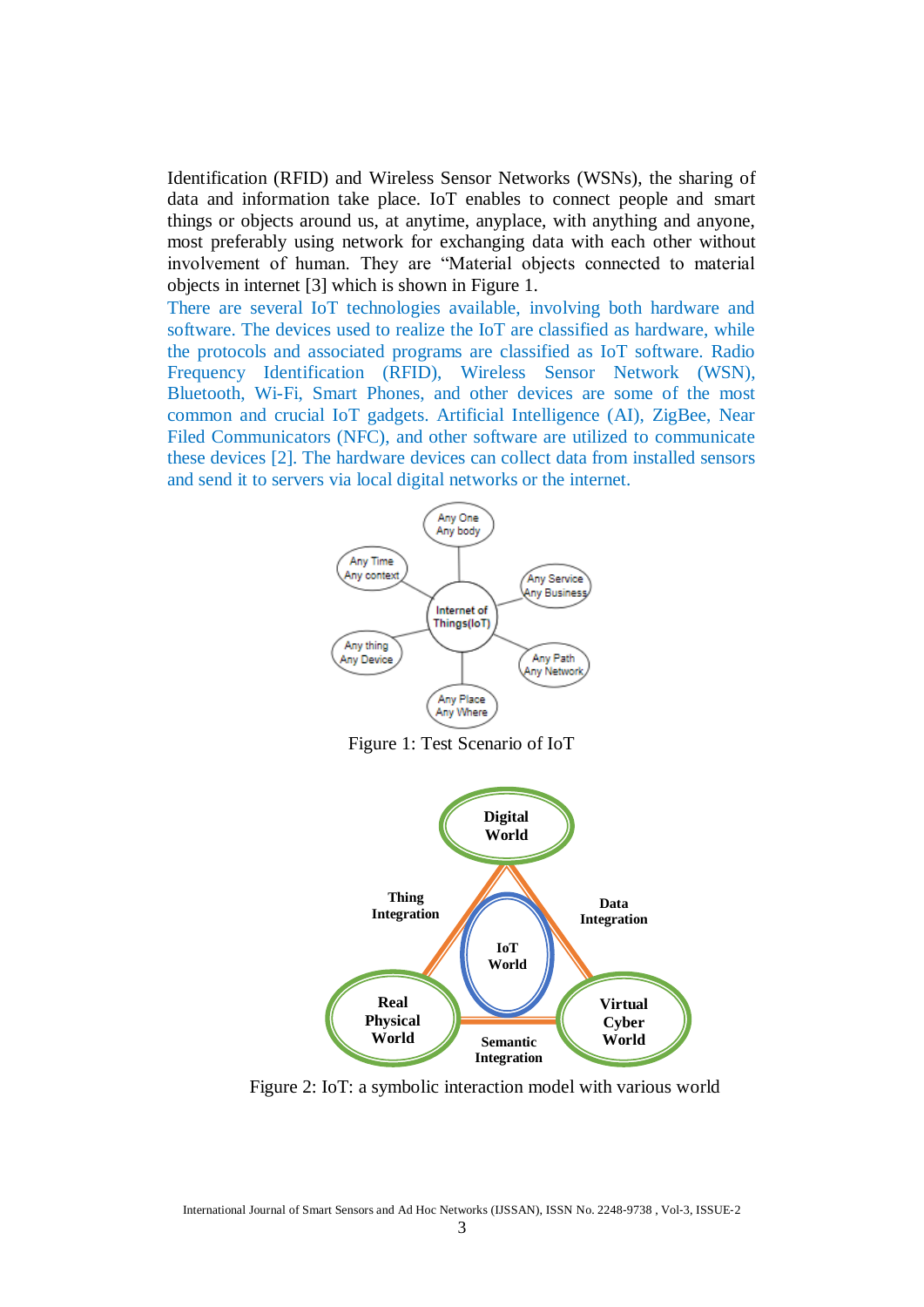A symbolic interaction model of IoT is fully interacted with the various world like: real physical world, digital world and virtual cyber world which is depicted in Figure 2. So these worlds are integrated with the three terms such as: thing, data, and semantic integration.

#### **2.1 Evolution of Internet of Things (IoT)**

The rapid development of internet commences, by connecting device to device to communicate and exchange data and information using various technologies. Then the mobile internet was introduced by connecting mobile devices to the internet and User. And finally people tried to connect physical objects or things to internet to make life more easy and comfortable, which leads to "Internet of Things" i.e. Internet of everything can refer to IoT [17].

The Internet was first introduced in 1989 by connecting device to device to exchange data and information, and since from the evolution of internet, the trend of connecting various objects to internet have become very popular and widely adapted, Then the mobile devices connected to form mobile internet [4] [23].

The main advantage of IoT is to allow infinite number of machines to be connected with each other to produce and transmit information through a large scale of wireless network using automated device and sensor, which may not be useful in case of incorrect and insufficient data processing [18]. This section begins with a discussion over essential technology of IoT, Architecture and protocol required for IoT networks which is depicted in Figure 3.

IoT based on 5 different essential technologies for the successful deployment of IoT based services and products such as

- i. RFIDs: Radio Frequency identification
- ii. WSN: Wireless sensor Network
- iii. Middleware
- iv. Artificial Intelligence (AI)
- v. ZigBee

**i. Radio Frequency Identification:** It has rendered capability to automatically identify and capture unique data using its different components such as RFID tag and RFID Reader. RFID Tag, Reader, and Antenna may be used to communicate data across systems. Tags with RFID technology can be used to transmit digital data and store data in EPC (Electronic Product Codes) format. [26]. It's similar to a smart barcode tracking system, with an exception of storing more data than a regular barcode system. Three different types of RFID tags are available, namely the active, passive and semi-passive. There is no battery in the tag and the power comes from a solar cell. An active RFID tag continuously broadcasts its own signal like a telephone and has its own power source [27]. It is basically used in the field of manufacturing, hospital laboratory equipment's etc.

As compared to using an internal power source, a passive RFID tag is powered by the radio frequency energy that is transferred between a reader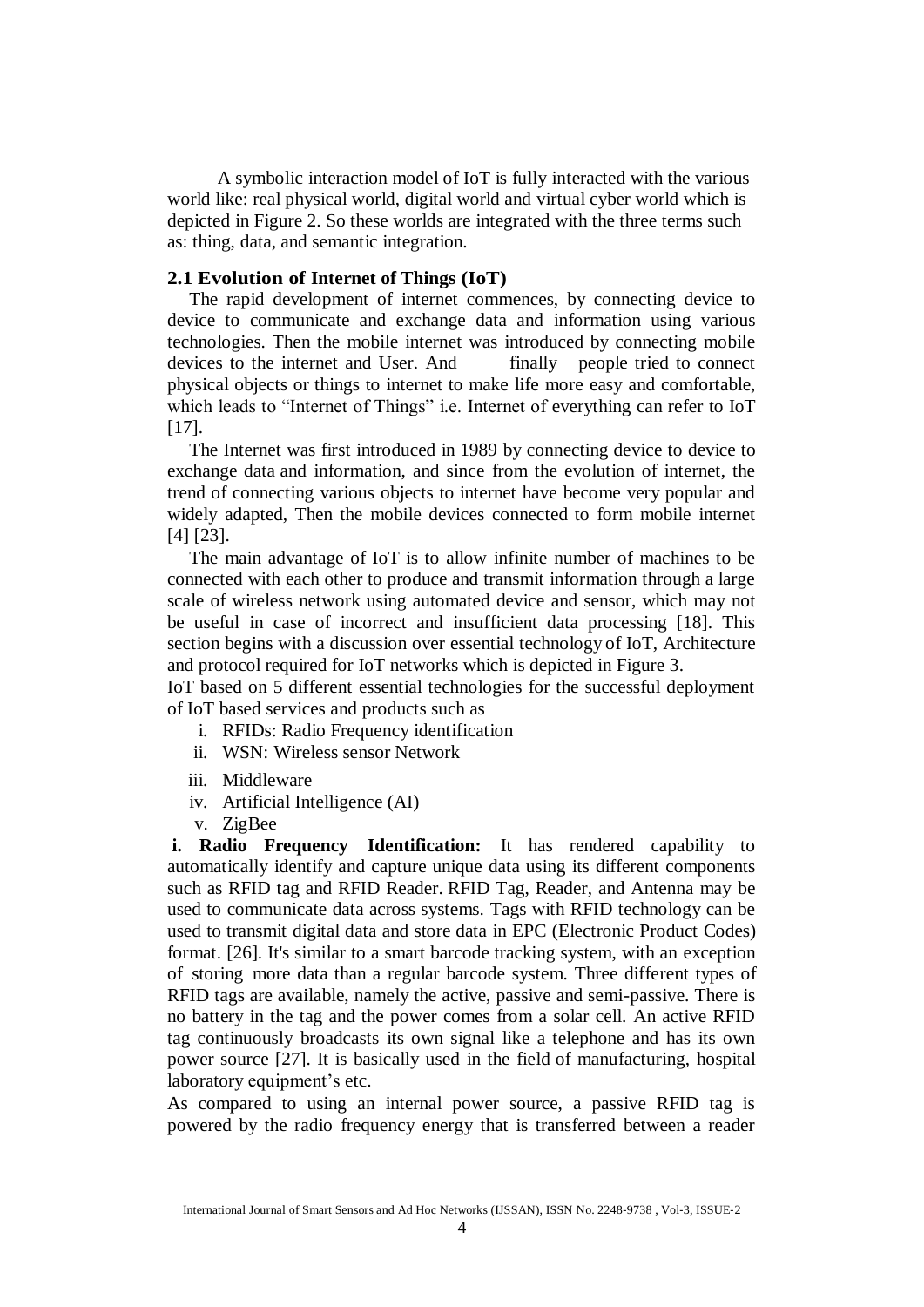and a tag during the reading process. It is used in supply chains as well as electronic tolls and more. Batteries are used to power the microprocessor in semi-passive tags, which then communicated by sucking power from readers [16].

**ii. Wireless Sensor Networks (WSNs):** It is an infrastructure less wireless network. It has dedicated sen*sor* attached to cooperate with RFID sensor that monitor physical environment condition and passes the data (such as Temperature, pollution level, humidity and wind) through their network to the central system [22].

**iii. Middleware:** It is software lies in between Operating system and the application running on it [8].

#### **iv. Artificial Intelligence (AI):**

As the name implies, artificial intelligence (AI) serves as a substitute for human intelligence. It is responsible and sensitive enough to make decisions as individuals. In this current era, people expect devices to behave like people, to respond to their words and act accordingly, to function as if they were virtual persons [28].

#### **v. ZigBee:**

ZigBee, like Bluetooth, is a popular short-range wireless technology that can transport data at roughly 250 Kbps and has a range of about 100 meters. It is a less expensive, less energy-consuming, and more secure wireless networking solution. It can be found in star topology, mesh topology, and tree topology [29].

#### **2.2 Architecture of IoT**

The structure of IoTs consists of following 4 different layers such as perception layer, Gateway and Network Layer, management service layer and Application layer.

## A. **The perception layer**

This layer is also called as device layer or recognition layer. It consists of various sensor networks, RFID tags, embedded systems, readers and actuator to gather information [15]. In this layer the sensor first receives data and information in analog form and converts it to its corresponding digital form. Each of these sensors recognizes the physical world, information storage (e.g. RFID tags) and information collection (e.g. sensor Network) [4].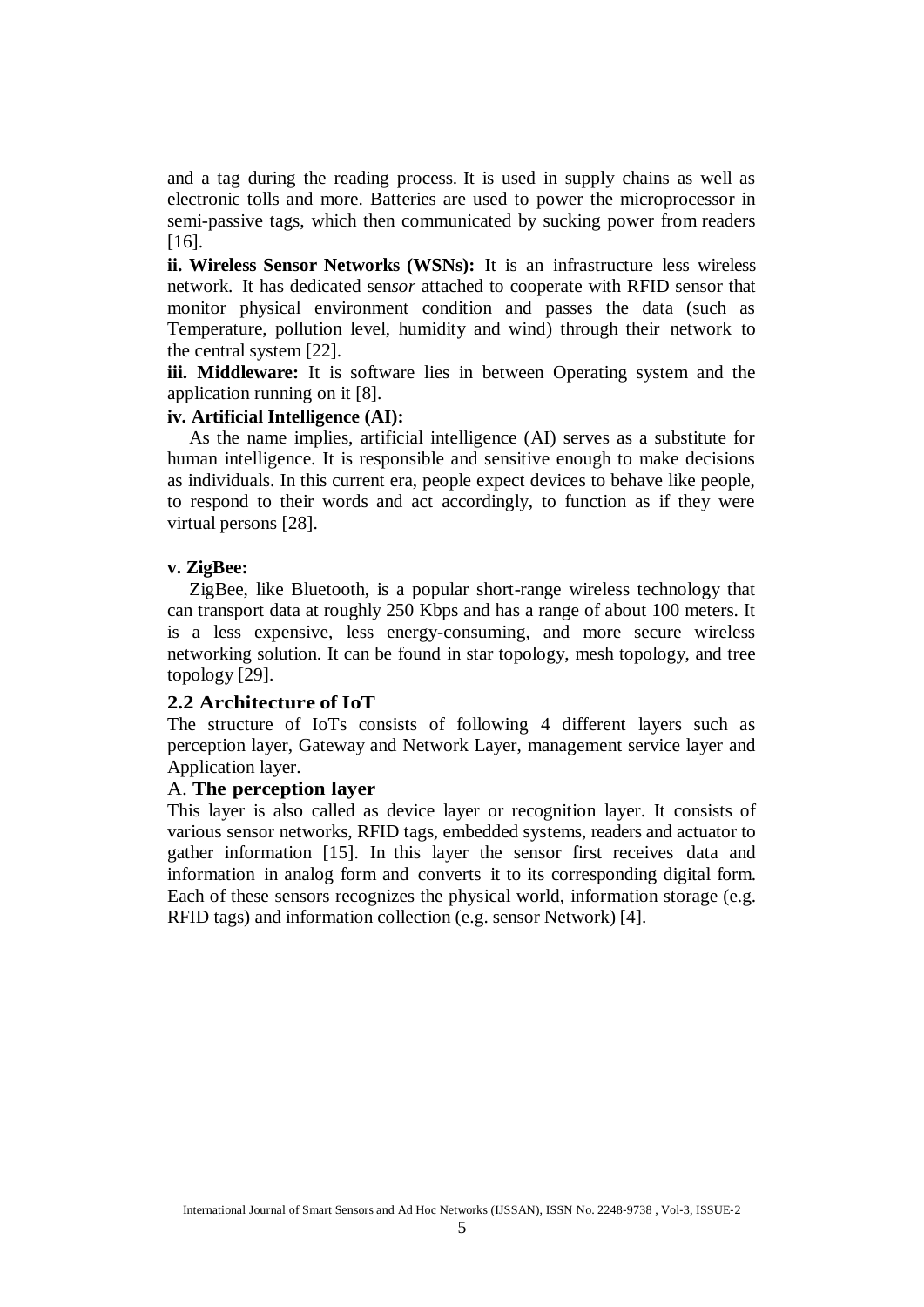

Figure 3: Architecture of IoT

#### **B. Network and gateway layer**

These two layers consist of physical component and network communication software. In network layer the relevant data and information, which are collected from sensor and actuator transforms to its next layer (i.e. Management Layer) through multiple communication protocols and processes the data to some extent and sends the particular information to the cloud [15]. It also provides intelligence by sending back the data received from the cloud. It should have robust network and high performance and support multiple organizations to exchange information

With each other independently [3].

#### **C. Management Layer**

In between application Layer and Network layer, it acts as an interface in a bidirectional mode. As a result, this layer is responsible for receiving large amount of raw data from different connecting devices and extracting important information from stored data as well as real-time data while guaranteeing security and privacy [6].

#### **D. An application layer**

It is the top most layer of IoT. This layer is known as the user interface layer. It provides same type of services to all its connected devices, and responsible for delivering application specific services to the user. It acts as end user layer, where the user can access different applications on various fields such as health care, military, transportation, supply chain, agriculture, government, retail etc. [10] [14].

#### **3. Applications of IoT in various fields**

A survey has been done based on 270 responses from 31 countries to solve day-to- day problems on various fields such as Smart home, Smart city, Retail, Agriculture, smart Factory, Supply Chain, Healthcare, User Interaction, Environment and Energy, etc. In this part we discussed briefly on IoT Applications in Medical (health care), Smart Home, Smart cities, Agriculture and Education which is also shown in Figure 4.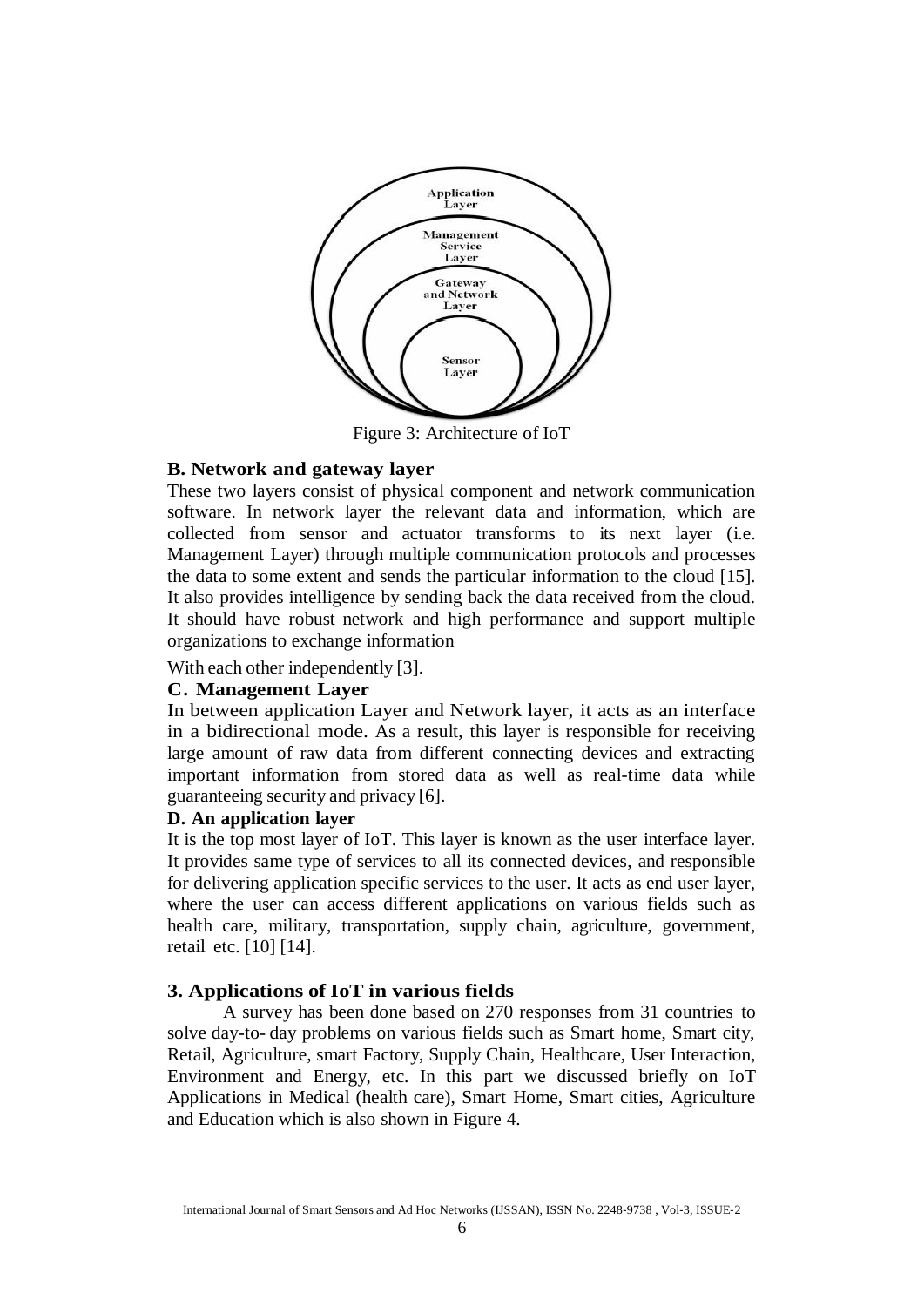#### **A. IoT in Medical Application**

Due to growing population, rural urbanization, ageing population, economic growth and socially unbalanced resource utilization, some problems [some social problems] in the health care f have become increasingly apparent

Due to rapid growth in diseases and inadequate healthcare facilities, numbers of patients are increasing. Elderly people with multiple diseases are suffering, which has turned to be a serious social issue

 In rural areas, lack of medical facilities, limited medical staff, and inadequate health care system, and shortage of institutional facilities has become a major issue to avail medical services as well as people's Livelihood [12].

 Because the national strategy to protect the health of citizens is taking long time to be implemented, a heavy burden is placed on the economy, individuals, families, and states.

Inadequate disease prevention and early detection capability [2].

To solve the above issues, IoT play a vital role to improve the health care system in society irrespective of location, time, and user's activity. The Remote Monitoring and Management platform of Health care information (RMMP-HI), can improve quality of human life by performing some basic tasks such as a sensor that can be placed in patient's body and collect information regarding the healthcare of the patient and transmit information to internet making the important health information available to doctors, family members of the patient and others who opted to get it. It is also used to monitor patient's current medicine and assess the expected health hazards against new medicine in terms of any allergic and other reaction. A person's body temperature, heart beat and blood pressure can also be tracked by the help of the sensors and technology used in IoT [3]. In the recent years, IoT has been received a substantial attention to fight against infectious diseases, i.e. COVID-19. This disease has similar symptoms like normal cough and fever. The diagnosis of COVID-19 is addressed in following phases such as early diagnosis, quarantine time [30].

In the early diagnosis phase, a patient needs faster diagnosis due to contagiousness nature of the disease. So, it is important to diagnose the patient as soon as possible to prevent the virus from spreading. Devices such as sensors are used in this phase to detect and capture information about patient's health condition, including body temperature and taking blood samples from suspicious cases. The next phase is called as quarantine phase, where he or she requires being isolated for a particular period of time depending on the patient's age and infected condition; it may take 14 days or more. During this period, a patient may be monitored remotely with the help of IoT device for treatment. In this current Pandemic situation, the IoT technology has been proved to be a safe and efficient method of detecting and treating with COVID -19 [13].

#### **B. IoT in smart Home**

Now a day, smart home is termed as a residence where the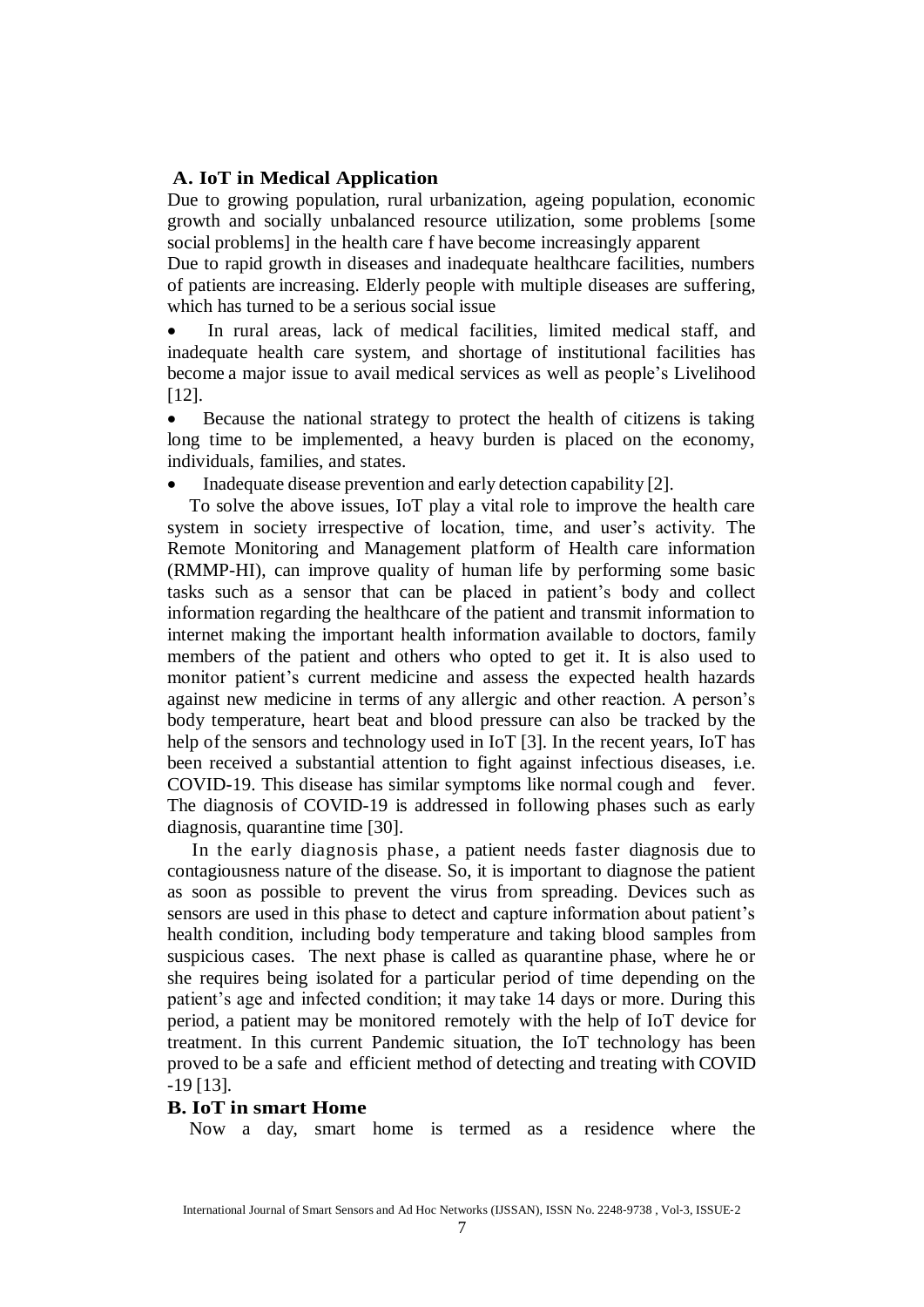telecommunication networks interconnect essential home appliances, to provide proactive services such as monitoring light, room temperature, humidity, and reduce cost against the communication technology, information technology and electronics. Home automation controls all the function and features of smart home automatically by using one or more computer. The main aim of this system is to enhance the quality of life, reduce operating costs and optimize the energy consumption and also windows, doors Air conditioning as well as Refrigerator, washing machine can manipulate and control by remote platform and programs [5].

#### **C. IoT in Design of Smart Cities**

It is possible to design smart cities using the Internet of Things (IoT) e.g. monitoring traffic and air quality, discovering emergency routes, efficient lighting up of the city, watering gardens, etc. [5]. People in this current day require a smart system. Users must perform their tasks intelligently. They are looking for such user-friendly programme that would allow them to do item monitoring, home security, handling various appliances, workspaces, and so on. Object tracking refers to the tracking of various user objects such as smart phones, monitoring things using Global Positioning System (GPS), and so on. **D. IoT in Agriculture**

## Farmers find it difficult to check the soil's PH, nutrition, humidity, and other parameters on a regular basis. The temperature of the green house can become unpredictable at times, resulting in poor plant growth or death. In this case, IoT will automatically check the PH value, nutrition value, amount of humidity in the soil, and so on, and will supply the necessary nutrients to the soil or plants as needed. IoT can also monitor the temperature of the green house and automatically set the temperatures that are appropriate for the plants. IoT can also monitor the water quality provided for plantation purposes [20]. It can also provide the necessary amount of fertilizer for various plants. IoT may be used on both the ground and in the air. In the bottom level, IoT devices can readily identify crop health, crop length, insects if any are detected in the crops, toxins collected at the roots of the plants, and so on.

#### **E. IoT in Education**

Smart education refers to the use of smart technologies to teach students in a way that not only attracts kids to learn new things but also allows individual students to learn according to their comprehension standards. By reducing costs, IoT enables students to learn new and inventive things. It not only benefits the students, but it also allows academicians and administrators to quickly manage the students and respond to or provide feedback on their performance [31].

The development of smart boards or digital boards entices students to combine photos, videos, audios, and other media to facilitate their learning process. The digital boards are so efficient, both electronically and technologically, that they make it easier for kids to learn new topics. Students used to digitally design posters, change existing ones, share such files to anyone, and so on. The concept of interactive learning through various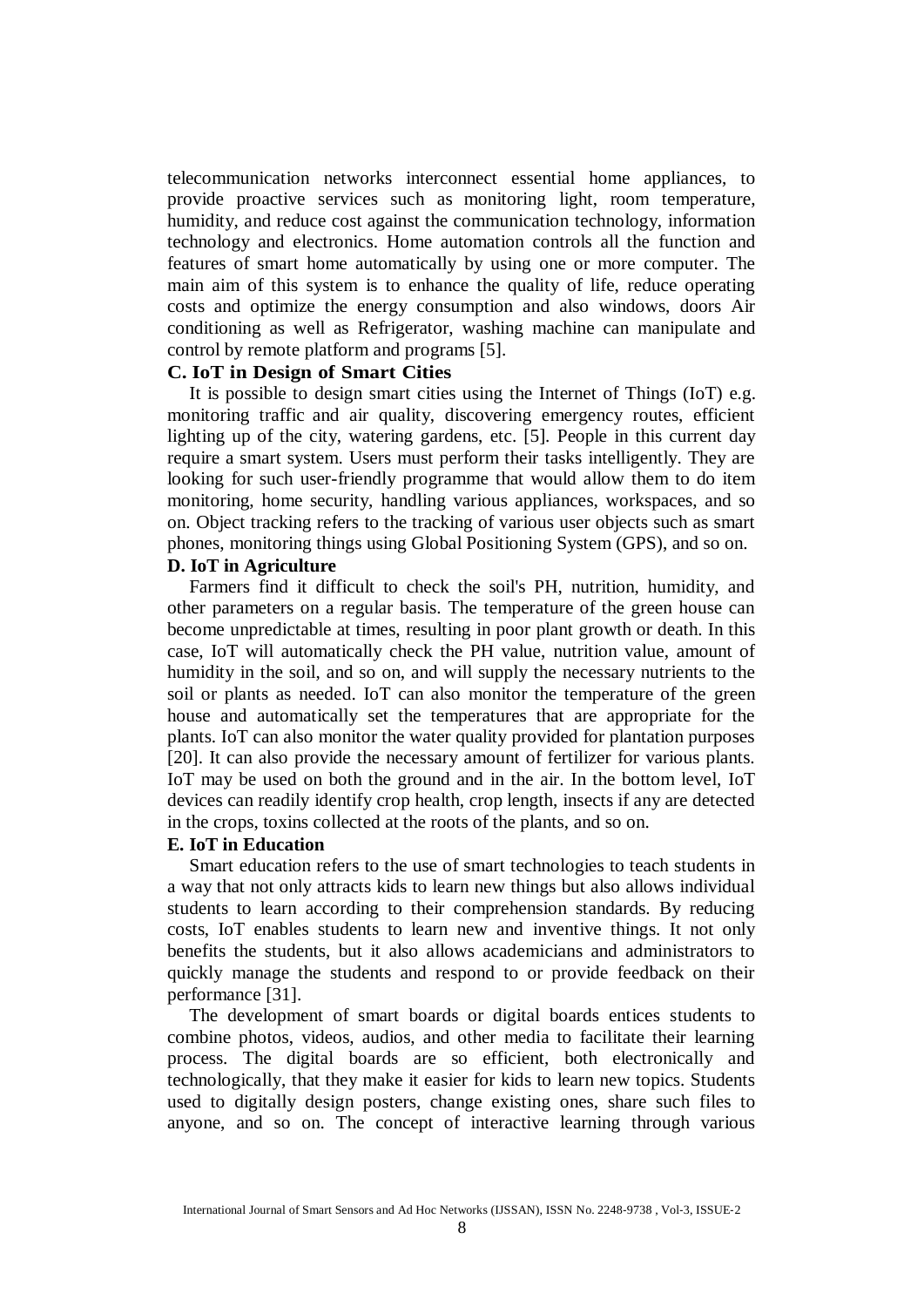applications assists students in analyzing problems and finding solutions. These interactive movies are so effective that kids may comprehend any topic with ease.



Figure 4: Application of IoT in various fields

## **4. Security, Privacy and Challenges in IoT Layers**

Due to the popularity and high acceptance of IoT, the main challenge is to provide complete security and privacy to user's private and sensitive data. This section describes the various security challenges faced at the different layers of the IoT.

## **4.1 Security issues in the Perception Layer**

In perception layer, various IoT devices are connected with each other to communicate or exchange data and information. The hardware attack is the most general attack in this layer,which are describe as follows:

### **Forged node insertion:**

It's possible for an attacker to destroy IoT devices and stop data transmission between them by using a Forged Node Insertion (FNI) attack. Here, the attacker inserts an invalid node in order to gain control over a network's data stream, causingit to be unavailable [15].

## **Hardware Jamming:**

Attacker can obtain information relating to communication keys, routing table, cryptographic key by replacing original parts of hardware and also by capturing the gateway node [15].

## **Unauthorized access to tags:**

The device tags can be accessed and modified by unauthorized user without authorization [9].

## **Spoofing:**

In spoofing, attacker can make RFID system false by transmitting false and manipulated information to RFID system and making it appear as authenticate and original source [9].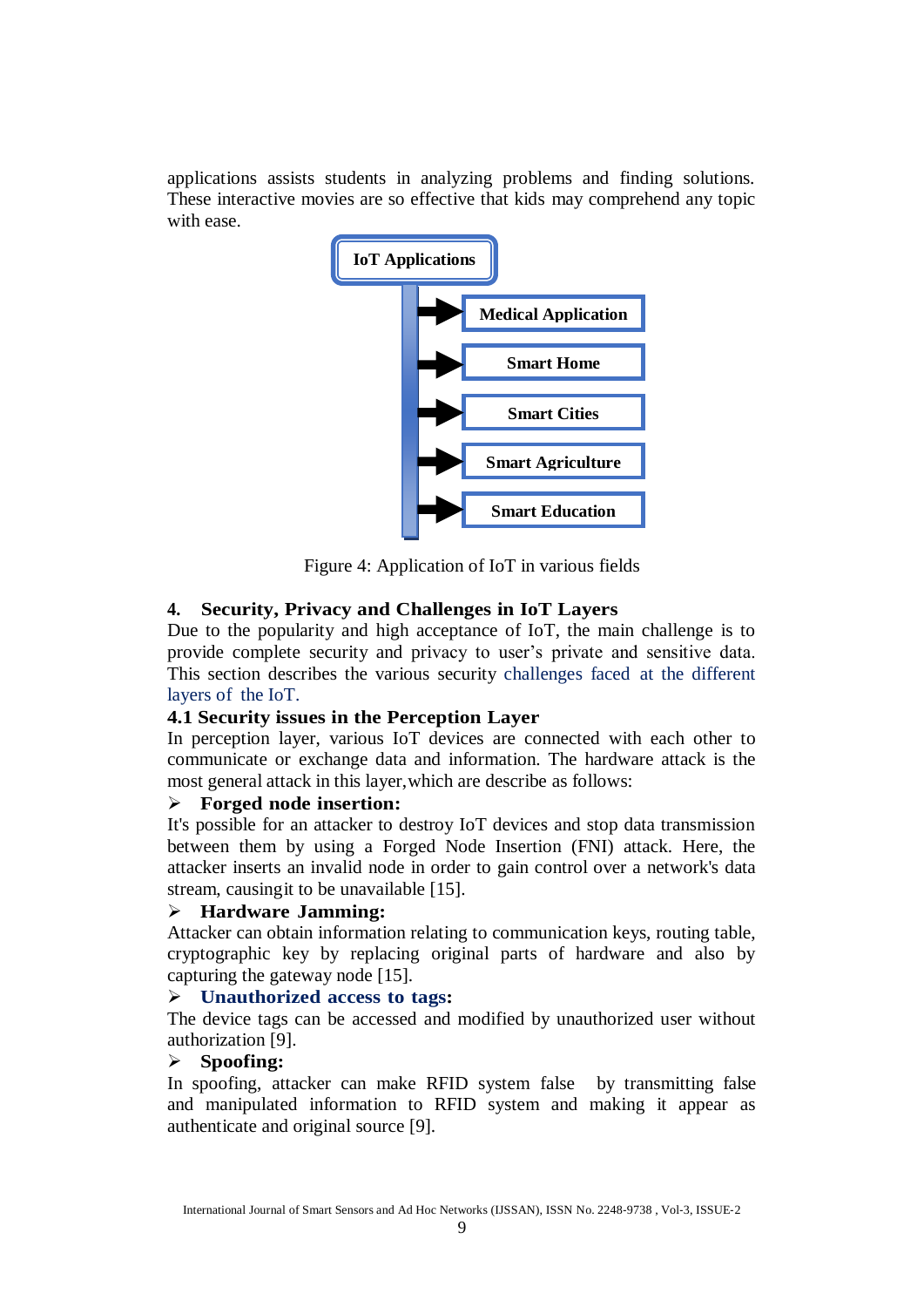## **4.2 Security issues in the Network Layer**

Some security challenges in network layer are given below:

## **Denial of services:**

In DOS attack, the attacker enforces to shut down a machine or network, making it inaccessible or unavailable to the intended users by overwhelming or flooding with alots of useless traffic [14] [19].

## **Man in Middle Attack:**

In this assault, the attacker does not need to be physically present on the network. When an attacker interrupts a communication channel, it can be observed andmanipulated [9].

### **Sinkhole Attack:**

It is one of the most damaging routing assaults on the Internet of Things. Attackers collapse network connectivity to prevent data packets delivery to their intended destination. [9].

## **4.3 Security issues in the Network Layer Application Layer**

## **Phishing Attacks:**

By faking the user's authenticated identity, the attacker can gain access to sensitive and confidential data and information through an infected email or phishing website [14][15].

## **Virus, Worms, Spyware, Trojan horse:**

As a result of an adversary infecting the system with malicious software code, a variety of events can occur such as information theft, data manipulation, denial of services, or incorrect data [15].

| Layer         | Possible Attack                        | Description                                                                                                                                                  |
|---------------|----------------------------------------|--------------------------------------------------------------------------------------------------------------------------------------------------------------|
|               | Perception Layer Forged Node Insertion | Insert a invalid node in between the<br>actual data of network, to get access and                                                                            |
|               |                                        | causes the Unavailability of Network<br>services.                                                                                                            |
|               | Hardware Jamming                       | Damage the node by replacing original<br>parts of device hardware and get<br>information regarding communication<br>Keys, routing table, cryptographic keys. |
|               | Unauthorized access                    | Attacker can get access and modify<br>RFID tags without authorization.                                                                                       |
|               | Spoofing                               | Make RFID system falsely<br>by<br>transmitting incorrect information but<br>appear like authenticate and original<br>source.                                 |
| Network Layer | Denial of services(DOS)                | DOS attack occurs when attacker hacks<br>with overwhelming or flooding a lot<br>of useless traffic.                                                          |

## **Summary ofsecurity challenges of IoT**: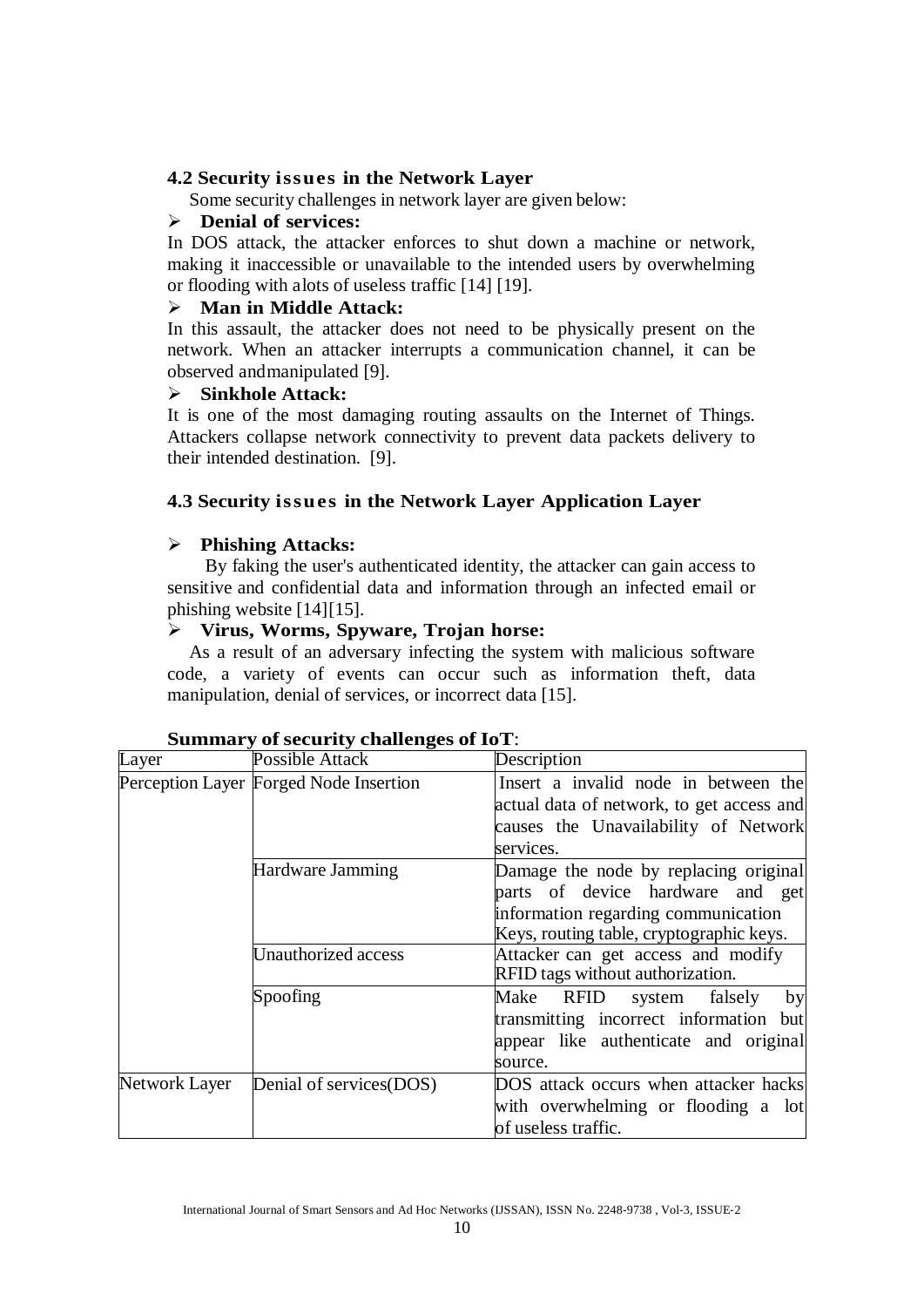|                      | Man In The attack             | Attacker target the communication        |
|----------------------|-------------------------------|------------------------------------------|
|                      |                               | channel between two parties and the      |
|                      |                               | channel can monitor and control by       |
|                      |                               | unauthorized user.                       |
|                      | Sinkhole                      | An adversary drops the entire data       |
|                      |                               | packet instead of delivering at its      |
|                      |                               | proper destination.                      |
| Application<br>Layer | Phishing attack               | Attacker can get access confidential     |
|                      |                               | information<br>by<br>spoofing<br>user's  |
|                      |                               | authentication.                          |
|                      | Virus, worms, spyware, Trojan | An Adversary can infect the system with  |
|                      | horse                         | malicious software code resulting Denial |
|                      |                               | of Services or corrupt data.             |

#### **4.3 Intrusion Detection System (IDS)**

An intrusion detection system (IDS) is a computer software or device that detects fraudulent behaviour or policy violations in a system or systems. The intrusion detection system (IDS) defines intrusion detection as "the identification of acts designed to impact trust, honesty, or available resources" [24]. Every detected action or breach is relayed to or efficiently collected by the Admin via the SIEM system. This SIEM combines all results from many sources in order to distinguish fraudulent behavior and counterfeit warning indicators from alert filters. The firewall appears to be distinct from the IDS, where both firewalls and IDS contribute to network security.

For network troubleshooting, make strategic network notes or markers. It examines the traffic flow throughout the entire sub-net and represents the congestion caused by documented sub-network attacks. The Host intrusion detection (HIDS) system is active on network access hosts [25]. This HIDS checks packets for incoming and outgoing devices and alerts your user or administrator to any unusual behavior. IDS stands for intrusion detection system, which searches for specified patterns such as network bit stream sequences or specific excellently sequences of a suspect's harmful instructions.

#### **5. Protective Measures for different Layer of IoT Structure**

In IoT, multiple physical Devices, technologies and companies have been involved, to transmit a lot of data through the smart sensors. It has been recognized that four interconnected and interactive components such as people, object, hardware and software are communicated over public and entrusted network, hence there may be a possibility of loss of private data in case of unauthorized manipulation of hardware and software.

i. **In Perception layer**, the temperature sensors, sound sensors, vibration sensors, pressure sensors are different types of controlling modules and also acts as collecting module to gather and interchange data in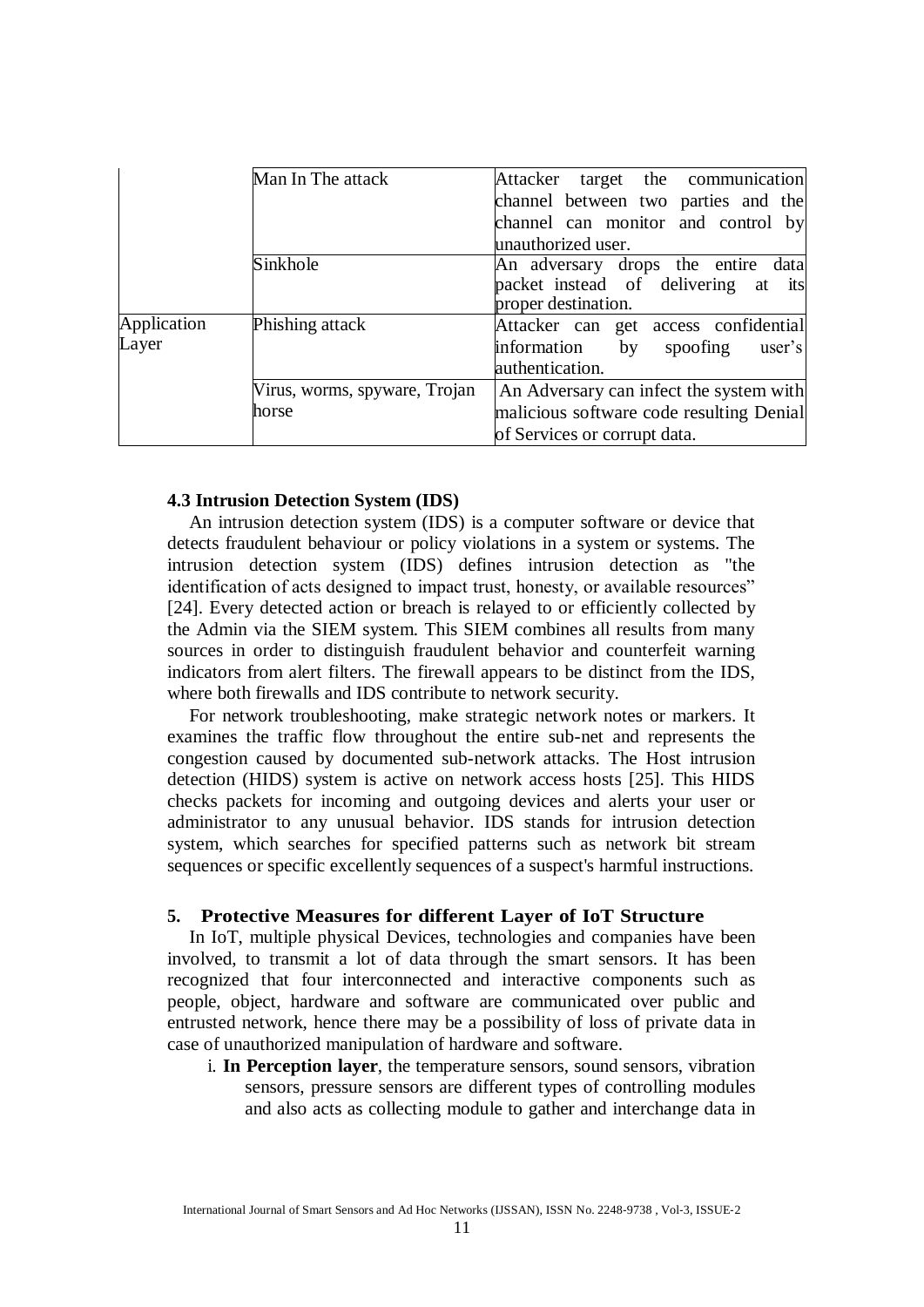between them for which IoT is designed**.** The security issues can be raised in perception layer by the detecting a faulty node or abnormal sensor node. This can be happened when a cyber-attacker physically attacked, to destroy or disabled the sensor node. To avoid degradation of service in perception layer, it needs to detect the damage node and the take needful actions. Chen et al. [32], intended a localized fault detection algorithm to discover the faulty nodes in WSN.

Da Silva et al. [33], intended a decentralized intrusion detection system model for the WSN. Wang et al. [34] derived the intrusion detection probability in both homogeneous and heterogeneous WSN. Another way to protect the perception layer is the use of key exchange algorithm and cryptographic algorithm. Public key algorithm has used for node authentication and can be better secured the entire network as compare to key exchange algorithm [35].

According to Gaubatz et al. [36], Rabin's scheme, NtruEncrypt, and elliptic curve cryptography are three low-power public key encryption algorithms used for WSNs. Key management includes secret key generation, distribution, storage, updating, and destruction. But presently, internet applications like Internet Engineering Task Force (IETF) and Institute of Electrical and Electronics Engineers (IEEE) developed by some standardize bodies were used to solve all the security and communication related problems in internet network. These applications provide a protocol stack for the different layer of IoT, i.e. the standardized body IEEE 802.15.4 which is a group of Wireless Personal Area Networks (WPANs), emphasis for the secure communication between low resources like power, memory & bandwidth, with constrained environment devices. Hence it secures perception layer and the logical medium access layer (MAC) [16] [17].

ii. **In Network layer**, for IoT devices in WSN the data packets are transmitting to the transport layer by the help of the IPv6 protocol over low power wireless personal area networks (6LoWPAN) to enable IPSec communication with IPv6 nodes. Hence it is not necessary to modify existing end points on internet to communicate securely with WSN, which results the actual E2E security implementation without need of a trustworthy gateway. This IPv6 is controlled by Internet engineering task forces (IETE) application and defines many open standard protocols like UDP, TCP & HTTP. IPv6 can be helped in the packet encapsulation, packet fragmentation, header compression & reassembly the fragmented packets to recreate the original IPv6 packets. Raza et al. [37] intended an E2E secure communication between IP enabled sensor networks and the traditional Internet proposed an E2E secure communication between IP enabled sensor networks and the traditional Internet [16] [17].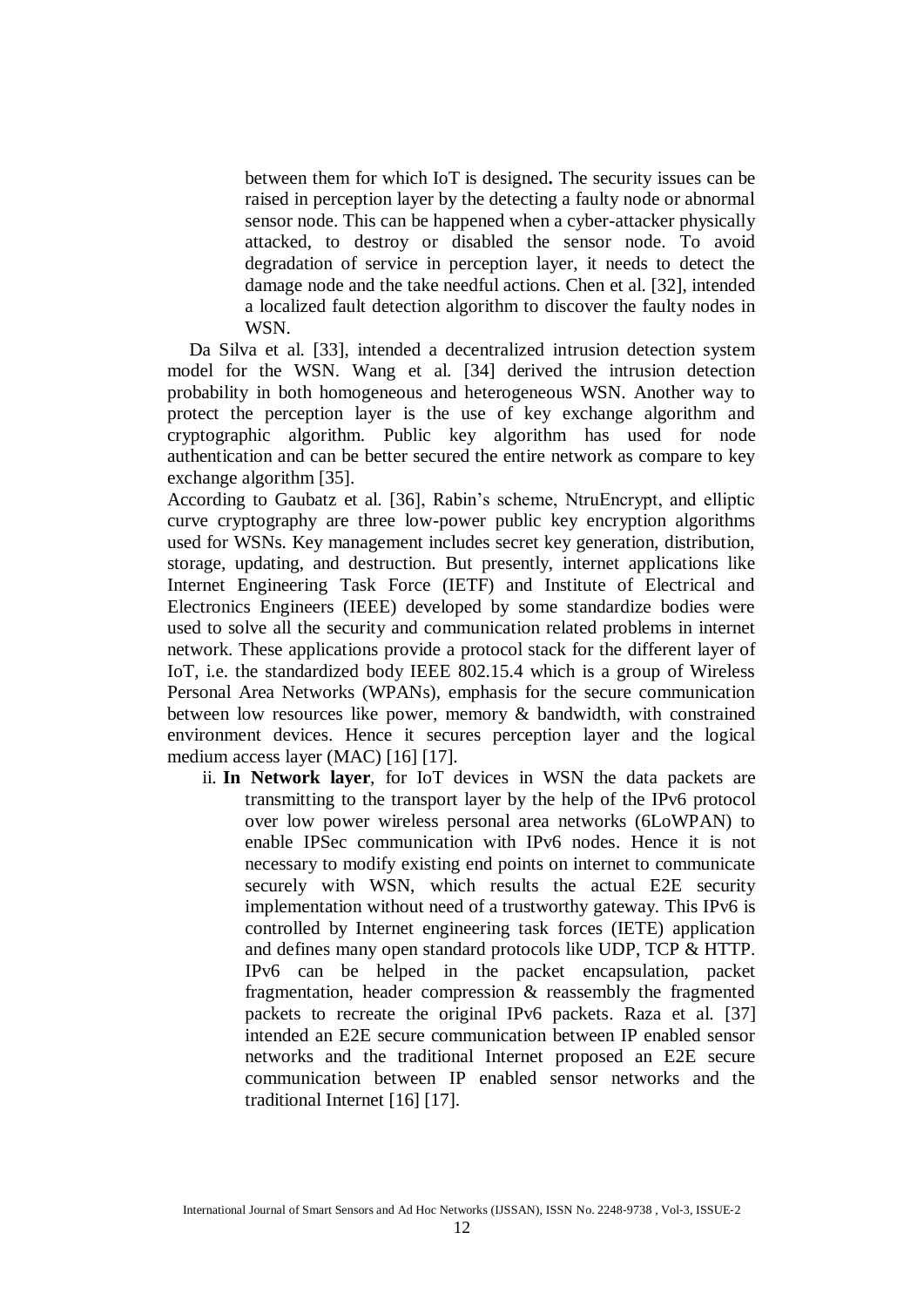iii. **In transport Layer**, two protocols are used i.e. UDP and TCP. UDP is lighter and much faster than TCP, so it is mostly used by the IOT scenarios. UDP is a connection oriented protocol and guarantee on the packet delivery. Header size of TCP is much greater than UDP. CoAP is higher level IoT protocol uses UDP in its application layer instead TCP [38]. As a consequence, regarding users, server and trusted third party must be addressed and ensure the IoT security trusted technologies which include device integrity, tamper\_ resistant modules and trusted execution environments.

To ensure security in IoT, the main focus should be on confidentiality, integrity, authentication and availability of data. Confidentiality refers to secure information from unauthorized persons, parties or system during transmission of data packets [39]. Encryption is the common approach, which ensures the data confidentiality through encode and decode process as well as prevent unauthorized access of network generated data e.g. Domain specific information such as user identity, positions.

Transmitting data via a network with integrity ensures its accuracy and consistency. In this context, the use of sensor values or control orders to prevent data change by unauthorized users or systems during transmission of data over the network [40]. To prevent information alteration via message injection, message reply, and message delay on the network, integrity plays an important role which denies information change. Integrity violation can be a major reason for some security issues such as Modified data which may damage the control systems and facility which includes Communication and security system, lighting, heating and hydro systems [5].

The availability of the system resources ensures that the authorized individual can access them without being denied access to those resources. According to the term "availability of services", only authenticated real-time objects have access to the necessary resources whenneeded. An individual's life can be put at risk if they aren't available when they need to be when it's most important to be [21].

When a system, user or item is authentic, the system's internal principle can be mapped to this identity. In case of Device Authentication, the Forged data flow in the network could be prevented by ensuring device authentication before getting into network which results to keep away the malicious device from IoT environment. The Cryptographic hash algorithm can be used to validate the integrity and authentication of software on various devices of the IoT network when it comes to Safe Booting. The WH and NH cryptographic algorithm can be implemented on end device of network instead of hash algorithm as these devices posses very low computing power. Moving on to Web Firewall Application, Web firewall application should use to protect the IoT environment by identifying a possible attacker. It's also important to secure the security, authenticity, confidentiality and stability of the IoT environment by using anti-virus and anti-spyware software [15].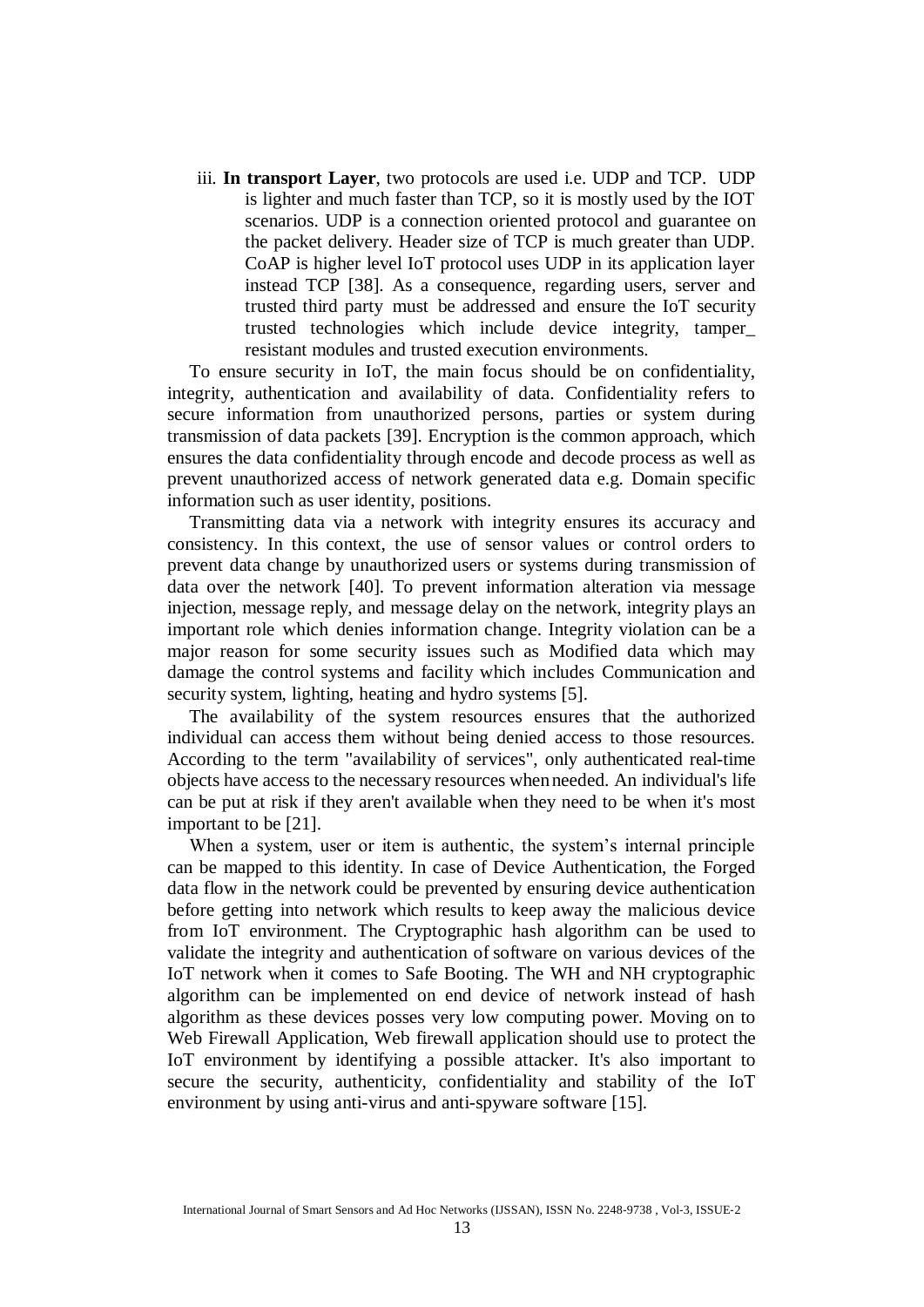#### **6. Conclusion**

In this paper, the survey is based on the application areas of IoT where IoT plays an important role but still needs more research work in different fields. The scope of the study is to make life of the disabled and old age people easier and comfortable by providing best possible services to its users by communicating the embedded devices with remote objects or people through internet. The other future aspect of the study is to maintain privacy, data protection, authentication and security of the user which will became the challenge to the future trends.

#### **References**

[1] Andersson, K., You, I., & Palmieri, F. (2018). Security and Privacy for Smart, Connected, and Mobile IoT Devices and Platforms.

[2] Kumar, J. S., & Patel, D. R. (2014). A survey on internet of things: Security and privacy issues. International Journal of Computer Applications, 90(11).

[3] Soumyalatha, S. G. H. (2016, May). Study of IoT: understanding IoT architecture, applications, issues and challenges. In 1st International Conference on Innovations in Computing & Net-working (ICICN16), CSE, RRCE. International Journal of Advanced Networking & Applications (No. 478).

[4] Malik, A., Magar, A. T., Verma, H., Singh, M., &Sagar, P. (2019). A detailed study of an internet of things (IoT). International Journal of Scientific and Technology Research, 8(12), 2989-2994.

[5] Desai, D., &Upadhyay, H. (2014). Security and privacy consideration for internet of things in smart home environments. International Journal of Engineering Research and Development, 10(11), 73-83.

[6] Sethi, P., & Sarangi, S. R. (2017). Internet of things: architectures, protocols, and applications. Journal of Electrical and Computer Engineering, 2017.

[7] Borgohain, T., Kumar, U., &Sanyal, S. (2015). Survey of security and privacy issuesof internet of things. arXiv preprint arXiv:1501.02211.

[8] Abomhara, M., &Køien, G. M. (2014, May). Security and privacy in the Internet of Things: Current status and open issues. In 2014 international conference on privacy and security in mobile systems (PRISMS) (pp. 1-8). IEEE.

[9] Alferidah, D. K., &Jhanjhi, N. Z. (2020). A Review on Security and Privacy Issues and Challenges in Internet of Things. International Journal of Computer Science andNetwork Security IJCSNS, 20(4), 263-286.

[10] Leloglu, E. (2016). A review of security concerns in Internet of Things. Journal ofComputer and Communications, 5(1), 121-136.

[11] Ravindran, R., Yomas, J., &Jubin Sebastian, E. (2015). IoT: A review on security issues and measures. International Journal of Engineering Science and Technology, 5(6), 348-351.

[12] Zhao, W., Wang, C., &Nakahira, Y. (2011, October). Medical application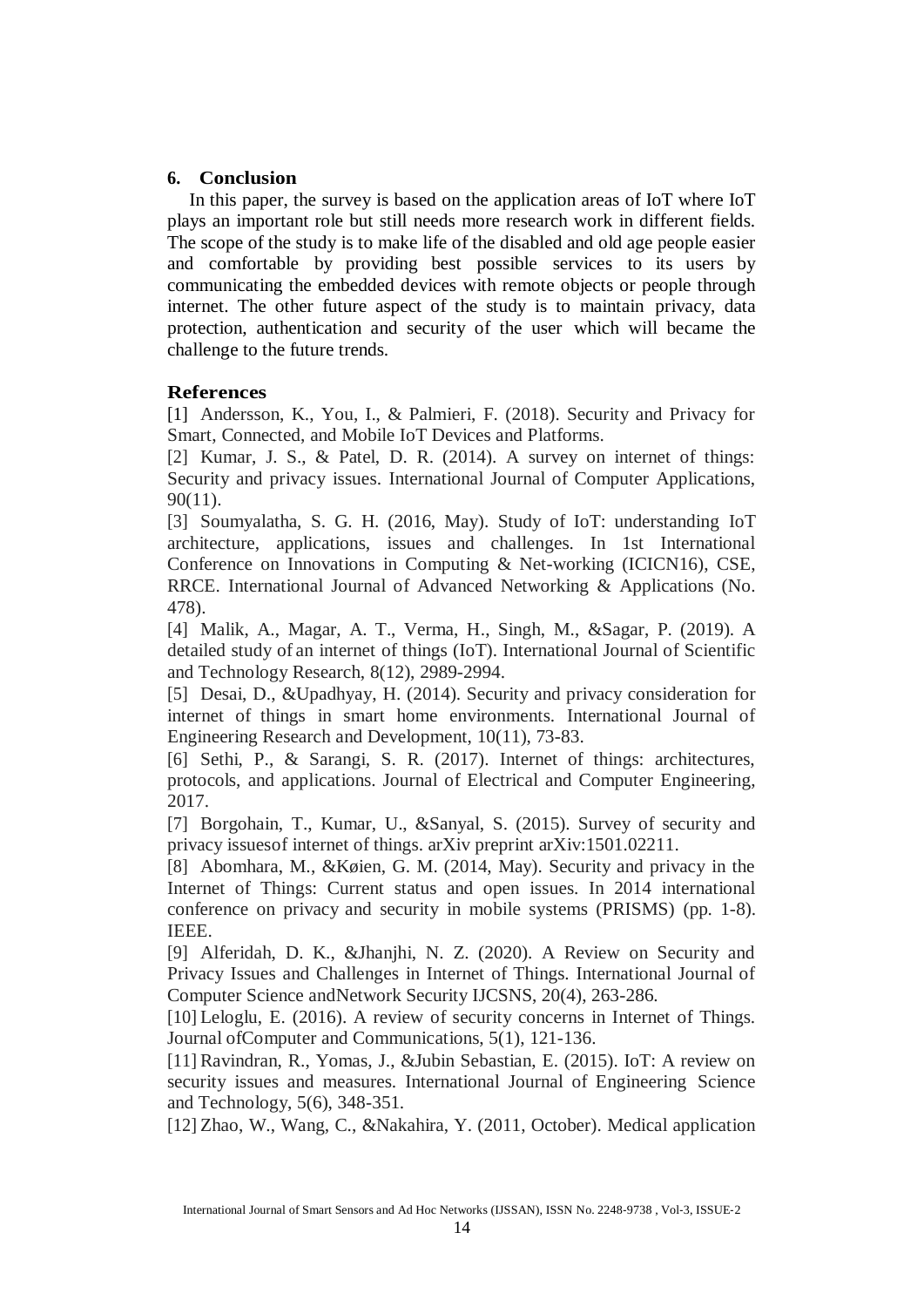on internet of things. In IET international conference on communication technology andapplication (ICCTA 2011) (pp. 660-665). IET.

[13] Nasajpour, M., Pouriyeh, S., Parizi, R. M., Dorodchi, M., Valero, M., &Arabnia, H. R. (2020). Internet of Things for current COVID-19 and future pandemics: An exploratory study. Journal of healthcare informatics research, 1-40.

[14] Andrea, I., Chrysostomou, C., &Hadjichristofi, G. (2015, July). Internet of Things: Security vulnerabilities and challenges. In 2015 IEEE symposium on computers and communication (ISCC) (pp. 180-187). IEEE.

[15] Rao, T. A., &Haq, E. U. (2018). Security challenges facing IoT layers and its protective measures. International Journal of Computer Applications, 179(27), 31-35.

[16] Anil Kumar Biswal, Debabrata Singh, Binod Kumar Pattanayak, Debabrata Samanta, Shehzad Ashraf Chaudhry, Azeem Irshad, "Adaptive Fault-Tolerant System and Optimal Power Allocation for Smart Vehicles in Smart Cities Using Controller Area Network", Security and Communication Networks, vol. 2021, Article ID 2147958, 13 pages, 2021. https://doi.org/10.1155/2021/214795

[17] Biswal, A. K., Singh, D., Pattanayak, B. K., Samanta, D., & Yang, M. H. (2021). IoT-Based Smart Alert System for Drowsy Driver Detection. Wireless Communications and Mobile Computing, 2021.

[18] Biswal, A. K., Singh, D., & Pattanayak, B. K. (2021). IoT-Based Voice-Controlled Energy-Efficient Intelligent Traffic and Street Light Monitoring System. In Green Technology for Smart City and Society (pp. 43-54). Springer, Singapore.

[19] Singh, D., Pati, B., Panigrahi, C. R., & Swagatika, S. (2020). Security issues in iot and their countermeasures in smart city applications. *Advanced Computing and Intelligent Engineering*, *1089*, 301-313.

[20] N. P. Mohanty, D. Singh, A. Hota and S. Kumar, "Cultivation of Cash Crops under Automated Greenhouse using Internet of Things (IoT)," *2019 International Conference on Communication and Signal Processing (ICCSP)*, 2019, pp. 0235-0239, doi: 10.1109/ICCSP.2019.8697930.

[21] Singh, D., Mishra, P. M., Lamba, A., & Swagatika, S. (2020). Security Issues in Different Layer of IoT and Their Possible Mitigation. *International Journal of Scientific & Technology Research*, *9*(04), 2762-2771.

[22] Bhanipati, J., Singh, D., Biswal, A. K., & Rout, S. K. (2021). Minimization of Collision Through Retransmission and Optimal Power Allocation in Wireless Sensor Networks (WSNs). In *Advances in Intelligent Computing and Communication* (pp. 653-665). Springer, Singapore.

[23] Chakraborty, S., Singh, D., & Biswal, A. K. (2021). NAARI: An Intelligent Android App for Women Safety. In *Applications of Artificial Intelligence in Engineering* (pp. 625-637). Springer, Singapore.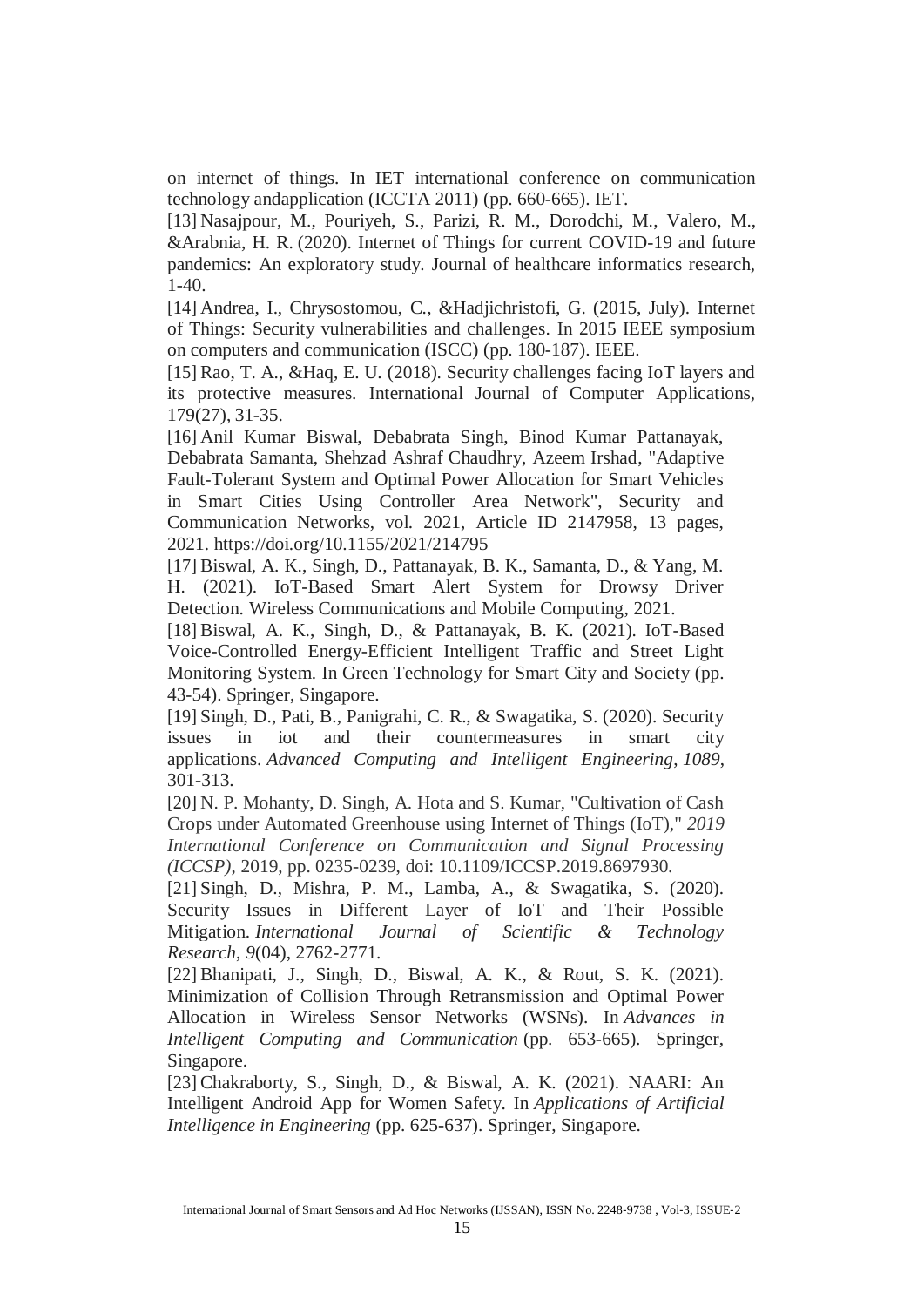[24] Eskandari, M., Janjua, Z. H., Vecchio, M., & Antonelli, F. (2020). Passban IDS: An intelligent anomaly-based intrusion detection system for IoT edge devices. *IEEE Internet of Things Journal*, *7*(8), 6882-6897.

[25] Derhab, A., Guerroumi, M., Gumaei, A., Maglaras, L., Ferrag, M. A., Mukherjee, M., & Khan, F. A. (2019). Blockchain and random subspace learning-based IDS for SDN-enabled industrial IoT security. *Sensors*, *19*(14), 3119.

[26] Bashir, U., Jha, K. R., Mishra, G., Singh, G., & Sharma, S. K. (2017). Octahedron-shaped linearly polarized antenna for multistandard services including RFID and IoT. *IEEE Transactions on Antennas and Propagation*, *65*(7), 3364-3373.

[27] Mamun, M., Miyaji, A., Luv, R., & Su, C. (2021). A lightweight multi-party authentication in insecure reader-server channel in RFIDbased IoT. *Peer-to-Peer Networking and Applications*, *14*(2), 708-721.

[28] Lv, Z., Qiao, L., Kumar Singh, A., & Wang, Q. (2021). AIempowered IoT security for smart cities. *ACM Transactions on Internet Technology*, *21*(4), 1-21.

[29] Adi, P. D. P., Sihombing, V., Siregar, V. M. M., Yanris, G. J., Sianturi, F. A., Purba, W., ... & Prasetya, D. A. (2021, April). A Performance Evaluation of ZigBee Mesh Communication on the Internet of Things (IoT). In *2021 3rd East Indonesia Conference on Computer and Information Technology (EIConCIT)* (pp. 7-13). IEEE.

[30] Singh D, Prusty SK, Sarangi SS, Sahoo S, Biswal AK. Attitude, anxiety, psychological effects and prevention during COVID-19 in India. Indian J Pharm Educ Res. 2020;54(3s):s400-10. doi: 10.5530/ijper.54.3s.138.

[31] Lei, T., Cai, Z., & Hua, L. (2021). 5G-oriented IoT coverage enhancement and physical education resource management. *Microprocessors and Microsystems*, *80*, 103346.

[32] Chen, J., Kher, S., & Somani, A. (2006, September). Distributed fault detection of wireless sensor networks. In *Proceedings of the 2006 workshop on Dependability issues in wireless ad hoc networks and sensor networks* (pp. 65-72).

[33] da Silva, A. P. R., Martins, M. H., Rocha, B. P., Loureiro, A. A., Ruiz, L. B., & Wong, H. C. (2005, October). Decentralized intrusion detection in wireless sensor networks. In *Proceedings of the 1st ACM international workshop on Quality of service & security in wireless and mobile networks* (pp. 16-23).

[34] Wang, Y., Wang, X., Xie, B., Wang, D., & Agrawal, D. P. (2008). Intrusion detection in homogeneous and heterogeneous wireless sensor networks. *IEEE transactions on mobile computing*, *7*(6), 698-711.

[35]Jing, Q., Vasilakos, A. V., Wan, J., Lu, J., & Qiu, D. (2014). Security of the Internet of Things: perspectives and challenges. *Wireless Networks*, *20*(8), 2481-2501.

[36] Gaubatz, G., Kaps, J. P., Ozturk, E., & Sunar, B. (2005, March). State